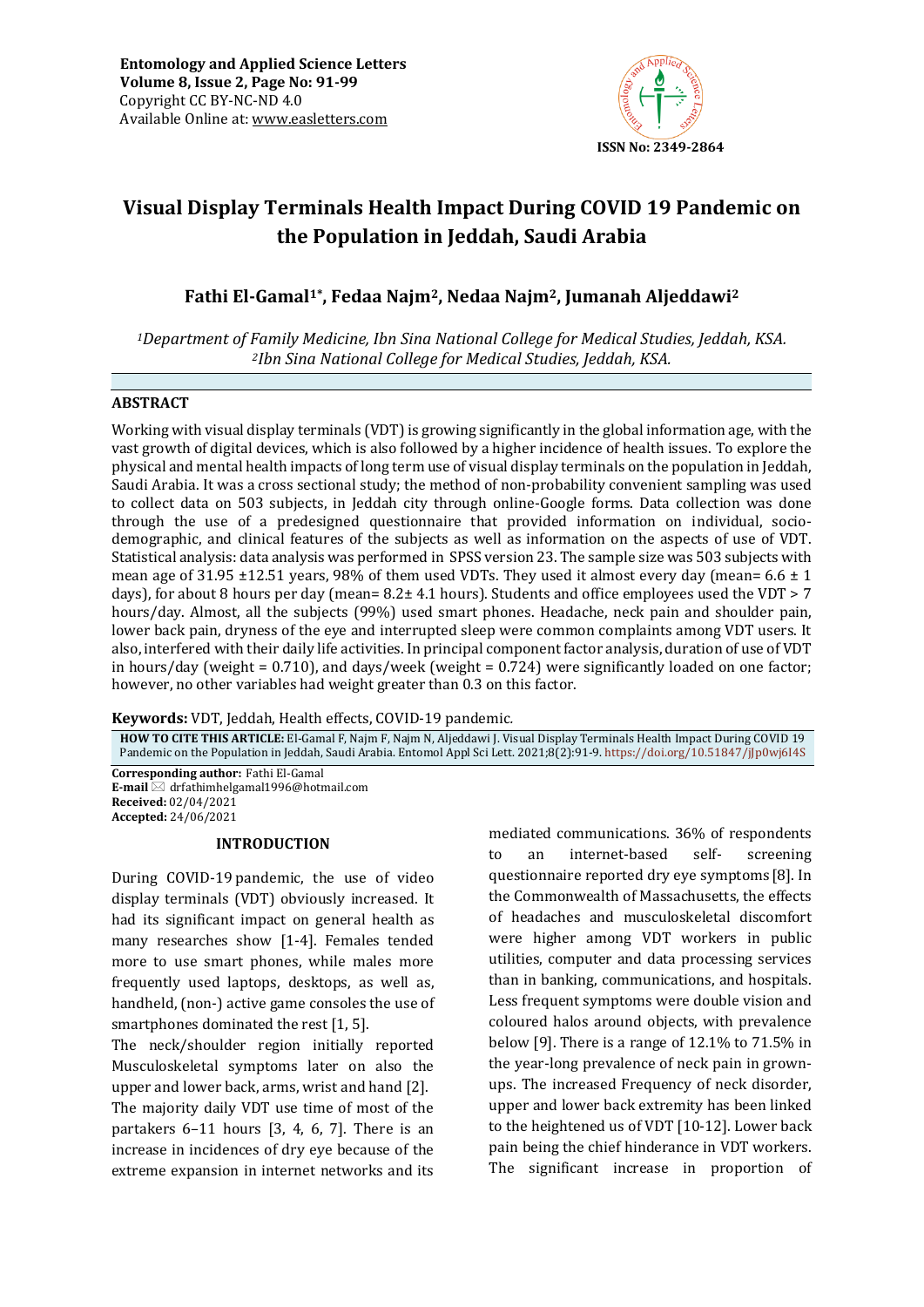partakers testifying about physical discomfort from backache to ocular soreness can be attributed to the higher number of VDT work hours [13-15]. An age and gender adjustment in the multivariate models showed a prevalence of wrist/hand symptoms with prolonged screen time [16]. A primarily localization of the dermatological conditions show that repetitive friction and trauma causes the majority of palm and finger problems as well as allergic contact sensitivities [17]. The worsening of depressive and anxiety states form the main mental health effects. Collectively referring to the symptoms as VDT syndrome. A sharp increase in the syndrome is attributed to longer VDT work hours i.e., exceeding five hours [18]. Prolonged use of VDT was associated, also, with insomnia, irritability, weariness, sleep disturbances and psychophysical troubles [19, 20].

A study in Japan confirmed that an excess of 5hours in VDT attributed to a degradation in mental health in its administrative staff [21]. Additionally, poor self-rated health was linked to a 3 hour plus use of VDT according to a national study of Saudi adults [22]. An exploration of the magnitude and frequency of VDT use during the COVID-19 pandemic, and occurrence of selfreported health complaints among the population of Jeddah, Saudi Arabia was the main aim of the study.

# **MATERIALS AND METHODS**

The method of non-probability convenient sampling was used to collect data for the cross sectional study, on the population through web based online-Google forms. The minimal sample size required for the present study was calculated to be 220 subjects, using G\*Power software, according to alpha = 0.05, and Power= 95%, and 5 degrees of freedom [23]. The total number of subjects enrolled in the present study was 503 respondents. collection of data was done by a predesigned questionnaire which provided information on individual, sociodemographic, and clinical features of the subjects; in addition to information on the duration and frequency of use of VDT, as well as the purpose and way of using it. Approval of the design of the study was granted by the Institutional Review Board of the Ibnsina National College for medical studies (No. H-11-09062021).

Statistical analysis: SPSS version 22 was used. Chi square test of significance and principal component factor analysis were used and weights for loading on the variables were calculated. Loadings equal or greater than 0.5 were considered significantly associated with the extracted factor. All variables that significantly loaded on a factor are significantly associated with each other. Level of significance for the present study was 0.05.

# **RESULTS AND DISCUSSION**

The total number for the present study was 503; with a mean of 31.95 years (SD: 12.51). Quite a number of subjects (97.6%) used video display terminals (VDT). The mean use per days of the week was 6.6 days (SD: 1), and the mean hour use of VDT per day was 8.2 (SD: 4.1).

**Table 1** shows the distribution of the studied subjects by duration of use of VDT and personal characteristics and self-reported morbidity conditions. Majority of the subjects who used VDT were females (82.3%), and bachelor holders (69.2%); however, they were no significantly related to number per hour use per day (p>0.05). Students and those who have office jobs used the VDT more than 7 hours per day (38.4%, and 30.3% respectively) more than less than 7 hours per day (24.3%, and 25.2%), this difference was statistically significant (p < 0.000). Smoking was irrelevant to use of VDT (p <0.502). Diabetes mellitus was significantly more encountered among those who used VDT less than 7 hours per day compared to those who used VDT over 7 hours per day (11.2%, and 5.7% respectively), where p < 0.027. Joint diseases showed similar trend (p < 0.002). Hypertension, heart disease, visual disturbance and allergies were irrelevant to duration of use of VDT per day (p >0.05). **Table 2** displays the distribution of studied subjects by duration of use of VDT per day and characteristics of use of VDT device. Majority of the subjects used smart phones (98.6%), laptops (69.1%), and tablet devices (50.5%).1%); lease percentage used desktop computers (32.1%). The duration of use per day was irrelevant to the VDT device used ( $p > 0.05$ ). The purpose of use of the device was for study, entertainment and/or work; it was irrelevant to the duration of use per day (p <0.136). Majority of the subjects used the VDT 7 days per week (83.7%); however in was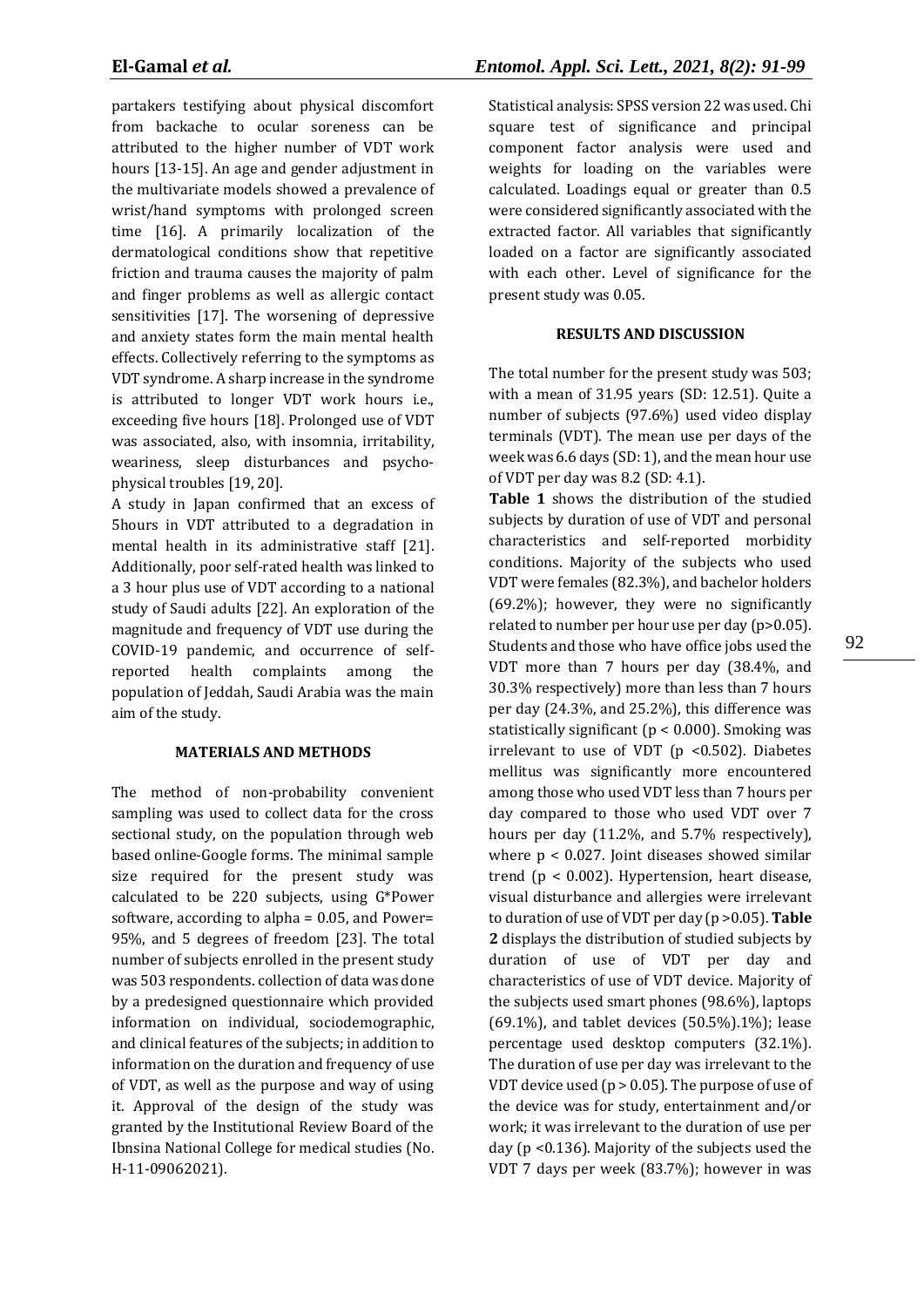higher among those who used VDT over 7 hours per day (89.2%) compared to those who used the VDT less than 7 hours per day (75.7%), where p <0.002. Majority of the subjects spend time using VDT while sitting on couches (45.8%); those who use VDT over 7 hours per day tended to use desks and bed while using the devices (20.9%, and 38.7% respectively), more commonly compared to those who used DVT devices for less than 7 hours per day (15.6%, and 30.7% respectively), this difference were statistically significant (p <0.013). **Table 3** reveals hours of use of VDT per day and self-reported complaints. Headache (76.5%) was the most prevalent complaint among VDT users, followed by neck pain and shoulder pain and lower back pain (59.2%, 55.9%, and 45.7% respectively). Dryness of the eye was next in frequency (52.9%). Double vision and numbness of the fingers were reported by over one third of the VDT users (32.8%, and 37.3% respectively). All these complaints were irrelevant of duration of use of VDTs per day (p > 0.05). **Table 4** depicts the association between hours of use of VDTs per day and life style changes. Mood swings (60.0%), and interrupted sleep (56.5%) were main complaints reported by the VDT users, however they were irrelevant to duration of exposure to VDT per day ( $p > 0.05$ ). Large proportion of the VDT users (44.5%) reported that using VDTs interfered with their daily life activities; and had difficulty falling asleep (44.1%); these complaints were irrelevant to the duration of use VDT per day ( $p > 0.05$ ). A sizable proportion of the subjects (43.1%) reported that they got depressed, if the VDT hadn't been available; this was significantly more common among those who use the VDT > 7 hours per day (48.5%) compared to those who use VDT  $<$  7 hours per day (35.4%), where  $p < 0.004$ . **Table 5** shows the principal component factor analysis for the VDT use characteristics and other personal and clinical variables. The variables use of DVT in hours per day (weight= 0.710), and use of VDT in days per week (weight=0.724) were significantly associated with factor 8; no other variable had weight greater than 0.5 on this factor.

It has long been established that poor self-rated health and severe psychological distress was linked to a 10 hour plus use of VDT for work [21, 22, 24]. Additionally, a 4–9 h usage of VDT especially during the Covid-19 pandemic, was linked to extreme psychological distress among young staff. However as for non-work activities, VDT did not have the extreme effects in both physical and mental health [25]. This study was done to explore the link between self-reported psychological and health distress and VDT usage among the general population, in Saudi Arabia during the COVID-19 pandemic. Smartphone use dominated with a higher usage in girls than boys, whilst in boys there was a much higher use of laptops, desktops, in addition to, handheld, (non) active game consoles. Laptop use increase with increasing school level [1]. Similar findings were found in the present study. Smartphone use dominated multiple activities: homework, videos, games and general use among the devices [26]. Social activity, like messaging and social media, was used the most in the smartphone, whilst tablet use was mainly watching videos, desktop and laptop [6]. In the present study, the purpose of use of the VDT was for study, entertainment and/or work; it was irrelevant to the duration of use per day ( $p$  < 0.136). Headache (76.5%) was the most prevalent complaint among VDT users, followed by neck pain and shoulder pain and lower back pain (59.2%, 55.9%, and 45.7% respectively). This is similar to previous studies [4, 18, 20] which stated that an increased prevalence of neck disorders, upper and lower back of the body was attributed to a higher use of Visual Display Terminal (VDT). There is an increase in incidences of dry eye because of the extreme expansion in internet networks and its mediated communications. 36% of respondents to a web-based selfscreening questionnaire reported dry eye symptoms [8]. This is in line with the present study which found that over 50% of the VDT users suffered from dry eye disease.

**Table 1.** Distribution of studied subjects by duration of use of VDT and personal characteristics and morbidity history.

|          |            |             | Time of use of VDT per day |                |       |     | Total |                        |  |
|----------|------------|-------------|----------------------------|----------------|-------|-----|-------|------------------------|--|
| Variable | Categories | $<$ 7 hours |                            | $\geq$ 7 hours |       |     | $\%$  | $X^2$<br>$(p$ - value) |  |
|          |            | N           |                            |                | $\%$  |     |       |                        |  |
| Gender   | Female     | 176         | 85.9%                      | 237            | 97.8% | 413 | 82.3% | 3.049                  |  |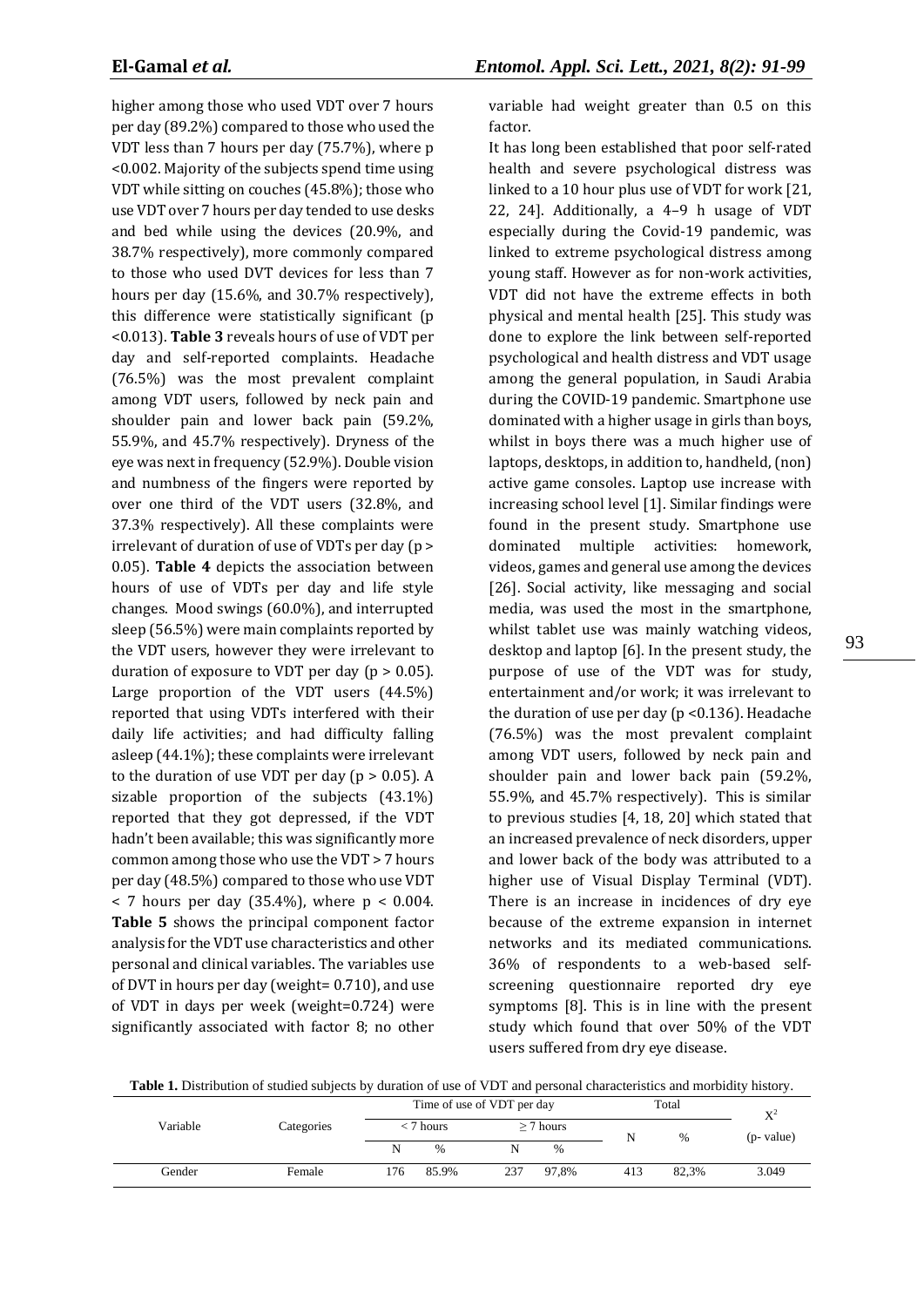|                   | Male               | 29             | 14,1% | 60     | 20,2% | 89  | 17,7% | (0.081) |
|-------------------|--------------------|----------------|-------|--------|-------|-----|-------|---------|
| Education         | bachelor or higher | 141            | 68.4% | 207    | 69.7% | 348 | 69.2% | 0.089   |
|                   | less than bachelor | 65             | 31.6% | 90     | 30.3% | 155 | 30.8% | (0.765) |
|                   | No job             | 86             | 41.7% | 75     | 25.3% | 161 | 32.0% |         |
| Job               | Student            | 50             | 24.3% | 114    | 38.4% | 164 | 32.6% | 20.091  |
|                   | Hand worker        | 18             | 8.7%  | 18     | 6.1%  | 36  | 7.2%  | (0.000) |
|                   | Office job         | 52             | 25.2% | 90     | 30.3% | 142 | 28.2% |         |
| Smoking           | Non smoker         | 182            | 88.3% | 256    | 86.2% | 438 | 87.1% | 0.502   |
|                   | Smoker             | 24             | 11.7% | 41     | 13.8% | 65  | 12.9% | (0.479) |
| <b>Diabetes</b>   | $\overline{No}$    | 183            | 88.8% | 280    | 94.3% | 463 | 92.0% | 4.920   |
|                   | Yes                | 23             | 11.2% | 17     | 5.7%  | 40  | 8.0%  | (0.027) |
| hypertension      | N <sub>o</sub>     | 188            | 91.3% | 274    | 92.3% | 462 | 91.8% | 0.160   |
|                   | Yes                | 18             | 8.7%  | 23     | 7.7%  | 41  | 8.2%  | (0.689) |
| Heart disease     | N <sub>o</sub>     | 202            | 98.1% | 290    | 97.6% | 492 | 97.8% | 0.098   |
|                   | Yes                | $\overline{4}$ | 1.9%  | $\tau$ | 2.4%  | 11  | 2.2%  | (0.754) |
| Joint disease     | No                 | 178            | 86.4% | 280    | 94.3% | 458 | 91.1% | 9.224   |
|                   | Yes                | 28             | 13.6% | 17     | 5.7%  | 45  | 8.9%  | (0.002) |
| Visual impairment | No                 | 122            | 59.8% | 170    | 58.0% | 292 | 58.8% | 0.158   |
|                   | Yes                | 82             | 40.2% | 123    | 42.0% | 205 | 41.2% | (0.691) |
|                   | No                 | 115            | 55.8% | 173    | 58.6% | 288 | 57.5% |         |
|                   | Chest              | 20             | 9.7%  | 21     | 7.1%  | 41  | 8.2%  | 5.031   |
| Allergies         | <b>Rhinitis</b>    | 35             | 17.0% | 21     | 7.1%  | 100 | 20.0% | (0.282) |
|                   | Eye                | 8              | 3.9%  | 8      | 2.7%  | 16  | 3.2%  |         |
|                   | Skin               | 28             | 13.6% | 28     | 9.5%  | 56  | 11.2% |         |

# **Table 2.** Distribution of studied subjects by duration of use of VDT and characteristics of use of VDT device.

|                     |                |                | Time of use of VDT per day |                |                |                | Total      | $X^2$         |
|---------------------|----------------|----------------|----------------------------|----------------|----------------|----------------|------------|---------------|
| Variable            | Categories     |                | $< 7$ hours                |                | $\geq$ 7 hours | $\mathbf N$    | $\%$       | $(p$ - value) |
|                     |                | $\overline{N}$ | $\%$                       | $\mathbf N$    | $\%$           |                |            |               |
|                     | N <sub>o</sub> | 1              | 0.5%                       | 6              | 2.0%           | $\tau$         | 1.4%       | 2.088         |
| use a smart phone   | Yes            | 205            | 99.5%                      | 291            | 98.0%          |                | 496 98.6%  | (0.148)       |
| use a tablet device | N <sub>o</sub> |                | 103 50.0%                  |                | 146 49.2%      |                | 249 249.5% | 0.034         |
|                     | Yes            |                | 103 50.0%                  | 151            | 50.8%          |                | 254 50.5%  | (0.854)       |
| Use a laptop        | N <sub>o</sub> | 66             | 32.0%                      | 89             | 30.1%          |                | 155 30.9%  | 0.221         |
|                     | Yes            |                | 140 68.0%                  |                | 207 69.9%      |                | 347 69.1%  | (0.638)       |
| Use a desktop       | N <sub>o</sub> |                | 145 70.4%                  |                | 196 66.2%      |                | 341 67.9%  | 0.971         |
| computer            | Yes            | 61             | 29.6%                      | 100            | 33.8%          | 161            | 32.1%      | (0.325)       |
|                     | S              | 11             | 5.3%                       | 9              | 3.0%           | 20             | 4.0%       |               |
|                     | W              | 39             | 18.9%                      | 41             | 13.8%          | 80             | 15.9%      |               |
|                     | E              | 41             | 19.9%                      | 48             | 16.2%          | 89             | 17.7%      |               |
| Purpose of use*     | S,W            | 7              | 3.4%                       | 14             | 4.7%           | 21             | 4.2%       | 9.744         |
|                     | W,E            | 22             | 10.7%                      | 40             | 13.5%          | 62             | 12.3%      | (0.136)       |
|                     | S.E            | 51             | 24.8%                      | 70             | 23.6%          | 121            | 24.1%      |               |
|                     | S,W,E          | 35             | 17.0%                      | 75             | 25.3%          | 110            | 21.9%      |               |
|                     | $\mathbf{1}$   | 3              | 1.5%                       | 1              | 0.3%           | $\overline{4}$ | 0.8%       |               |
| Number of days per  | $\overline{c}$ | 2              | 1.0%                       | $\overline{c}$ | 0.7%           | $\overline{4}$ | 0.8%       | 20.762        |
| week using devices  | 3              | 5              | 2.4%                       | $\overline{c}$ | 0.7%           | $\tau$         | 1.4%       | (0.002)       |
|                     | $\overline{4}$ | $\mathbf{1}$   | 0.5%                       | 1              | 0.3%           | $\overline{c}$ | 0.4%       |               |

94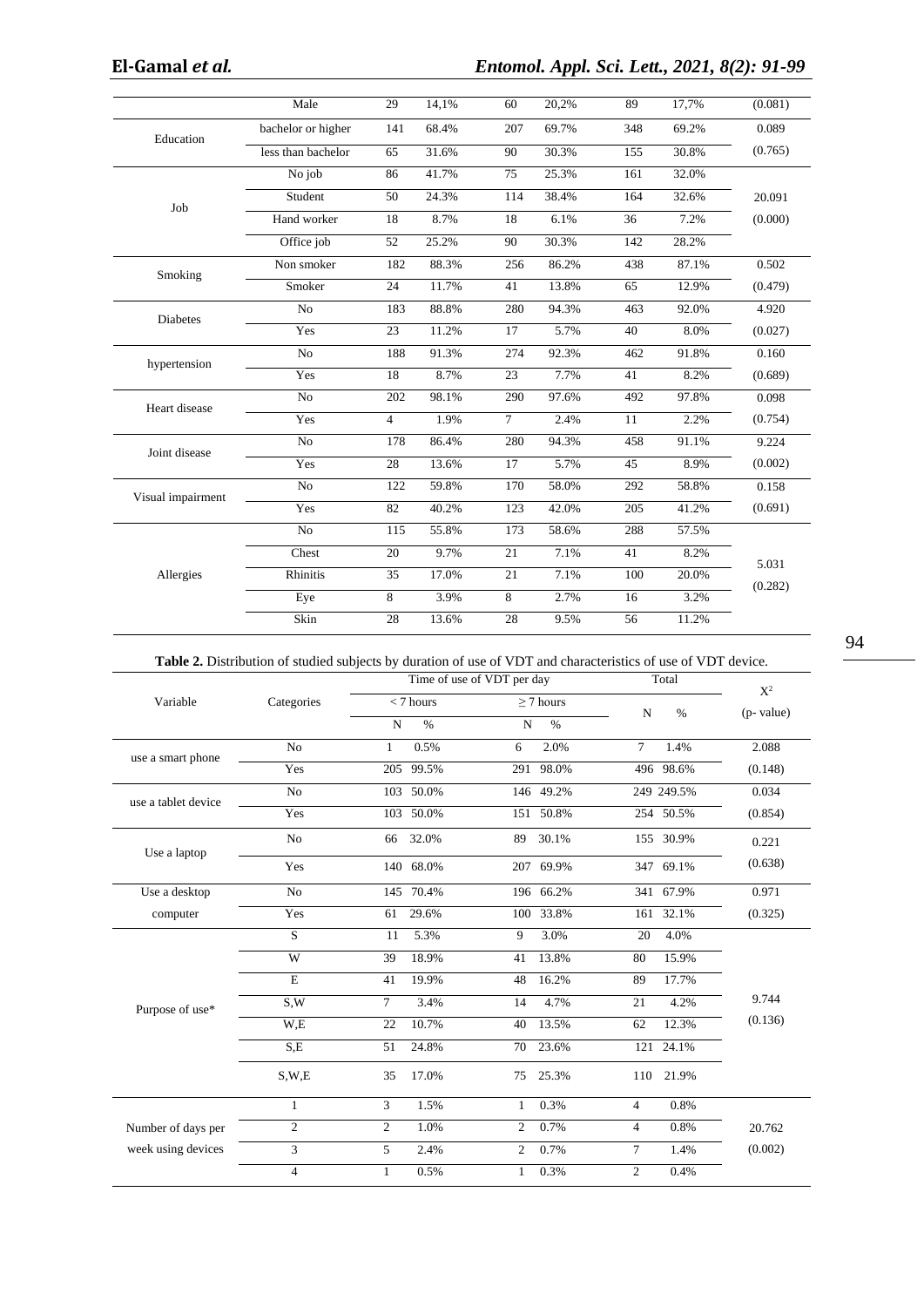# **El-Gamal** *et al.**Entomol. Appl. Sci. Lett., 2021, 8(2): 91-99*

|                 |          | 15.0%<br>31 | 15 5.1%        | 9.1%<br>46   |         |
|-----------------|----------|-------------|----------------|--------------|---------|
|                 | 6        | 3.9%<br>8   | 3.7%<br>- 11 - | 3.8%<br>19   |         |
|                 |          | 156 75.7%   | 265 89.2%      | 421 83.7%    |         |
| Way of spending | On desk  | 32<br>15.6% | 62 20.9%       | 18.7%<br>94  | 8.630   |
| time on VDT     | On couch | 110 53.7%   | 120 40.4%      | 230<br>45.8% | (0.013) |
|                 | On bed   | 30.7%<br>63 | 115 38.7%      | 35.5%<br>178 |         |

\*S:study ; W:worke ; E:entertainment.

# **Table 3.** Distribution of studied subjects by duration of use of VDT and occurrence of health problems.

|                          |                |     | Time of use of VDT per day |           |                |             | Total         | $\mathbf{X}^2$ |
|--------------------------|----------------|-----|----------------------------|-----------|----------------|-------------|---------------|----------------|
| Variable                 | categories     |     | $<$ 7 hours                |           | $\geq$ 7 hours | $\mathbf N$ | $\frac{0}{0}$ | (p- value)     |
|                          |                | N   | $\frac{0}{6}$              | ${\bf N}$ | $\frac{0}{6}$  |             |               |                |
| Eye dryness              | N <sub>0</sub> | 97  | 47.1%                      | 140       | 47.1%          | 237         | 47.1%         | 0.00           |
|                          | Yes            | 109 | 52.9%                      | 157       | 52.9%          | 266         | 52.9%         | (0.991)        |
| Headache                 | No             | 52  | 25.2%                      | 66        | 22.2%          | 118         | 23.5%         | 0.618          |
|                          | Yes            | 154 | 74.8%                      | 231       | 77.8%          | 385         | 76.5%         | (0.432)        |
|                          | N <sub>o</sub> | 139 | 67.5%                      | 199       | 67.0%          | 338         | 67.2%         | 0.012          |
| Double vision            | Yes            | 67  | 32.5%                      | 98        | 33.0%          | 165         | 32.8%         | (0.912)        |
|                          | No             | 84  | 40.8%                      | 121       | 40.7%          | 205         | 40.8%         | 0.00           |
| Neck pain                | Yes            | 122 | 59.2%                      | 176       | 59.3%          | 298         | 59.2%         | (0.994)        |
|                          | No             | 92  | 44.7%                      | 130       | 43.8%          | 222         | 44.1%         | 0.039          |
| Shoulder pain            | Yes            | 114 | 55.3%                      | 167       | 56.2%          | 281         | 55.9%         | (0.843)        |
|                          | Upper          | 49  | 23.8%                      | 57        | 19.2%          | 106         | 21.1%         |                |
| Lower or upper back pain | Lower          | 84  | 40.8%                      | 146       | 49.2%          | 230         | 45.7%         | 3.613          |
|                          | N <sub>o</sub> | 73  | 35.4%                      | 94        | 31.6%          | 167         | 33.2%         | (0.164)        |
|                          | N <sub>0</sub> | 149 | 72.3%                      | 226       | 76.1%          | 375         | 74.6%         | 0.908          |
| Wrist pain               | Yes            | 57  | 27.7%                      | 71        | 23.9%          | 128         | 25.4%         | (0.341)        |
|                          | No             | 142 | 68.9%                      | 228       | 76.8%          | 370         | 73.6%         | 3.840          |
| Hands joint pain         | Yes            | 64  | 31.1%                      | 69        | 23.2%          | 133         | 26.4%         | (0.050)        |
|                          | N <sub>o</sub> | 163 | 79.1%                      | 244       | 82.2%          | 407         | 80.9%         | 0.722          |
| Hands muscle weakness    | Yes            | 43  | 20.9%                      | 53        | 17.8%          | 96          | 19.1%         | (0.395)        |
|                          | N <sub>o</sub> | 124 | 60.2%                      | 190       | 64.0%          | 314         | 62.4%         | 2.073          |
| Fingertips numbness      | Yes            | 81  | 39.3%                      | 107       | 36.0%          | 188         | 37.4%         | (0.355)        |
|                          | N <sub>o</sub> | 172 | 83.5%                      | 239       | 80.5%          | 411         | 81.7%         | 0.744          |
| Hands shivering          | Yes            | 34  | 16.5%                      | 58        | 19.5%          | 92          | 18.3%         | (0.388)        |
|                          | No             | 163 | 79.1%                      | 233       | 78.5%          | 396         | 78.7%         | 0.033          |
| Dry hands                | Yes            | 43  | 20.9%                      | 64        | 21.5%          | 107         | 21.3%         | (0.856)        |
|                          | No             | 165 | 80.1%                      | 258       | 86.9%          | 423         | 84.1%         | 4.170          |
| Itchiness hands          | Yes            | 41  | 19.9%                      | 39        | 13.1%          | 80          | 15.9%         | (0.041)        |
| Recurrent skin           | ${\rm No}$     | 177 | 85.9%                      | 262       | 88.2%          | 439         | 87.3%         | 0.576          |
| inflammation             | Yes            | 29  | 14.1%                      | 35        | 11.8%          | 64          | 12.7%         | (0.448)        |

| Table 4. Distribution of studied subjects by duration of use of VDT and life style and psychological state. |  |
|-------------------------------------------------------------------------------------------------------------|--|
|-------------------------------------------------------------------------------------------------------------|--|

|                         | Time of use of VDT per day |     |               |     |                | Total | $X^2$ |            |
|-------------------------|----------------------------|-----|---------------|-----|----------------|-------|-------|------------|
| Variable                | categories                 |     | $<$ 7 hours   |     | $\geq$ 7 hours |       | $\%$  | (p- value) |
|                         |                            | N   | $\frac{0}{0}$ |     | $\%$           | N     |       |            |
| Interference with daily | No                         | 115 | 55.8%         | 164 | 55.2%          | 279   | 55.5% | 0.018      |
| life activity           | Yes                        | 91  | 44.2%         | 133 | 44.8%          | 224   | 44.5% | (0.893)    |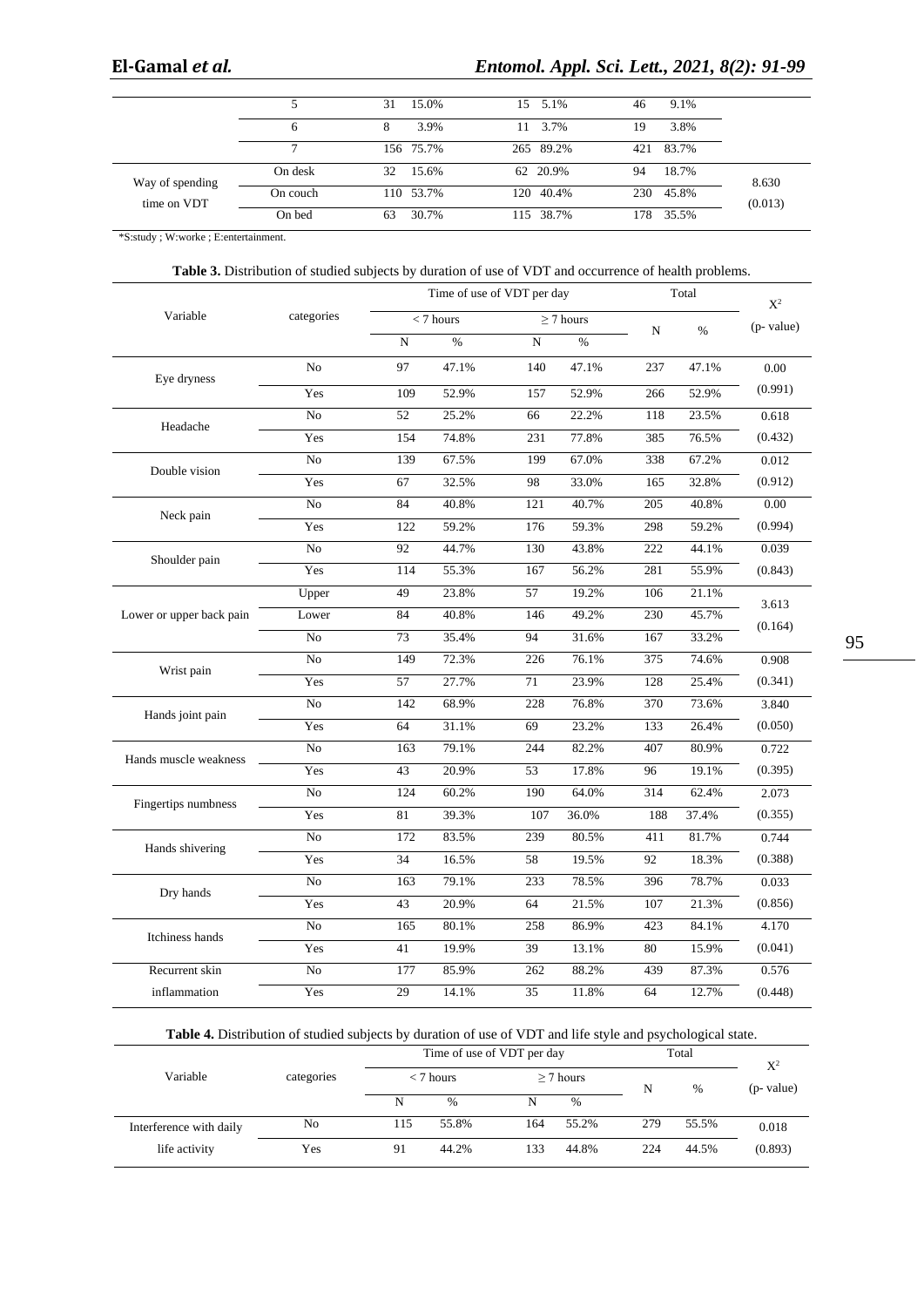| Depressed if VDT is not<br>available | N <sub>0</sub> | 133 | 64.6% | 153 | 51.5% | 286 | 56.9% | 8.442<br>(0.004) |
|--------------------------------------|----------------|-----|-------|-----|-------|-----|-------|------------------|
|                                      | Yes            | 73  | 35.4% | 144 | 48.5% | 217 | 43.1% |                  |
| Mood swings                          | N <sub>o</sub> | 87  | 42.2% | 114 | 38.4% | 201 | 40.0% | 0.751            |
|                                      | Yes            | 119 | 57.8% | 183 | 61.6% | 302 | 60.0% | (0.386)          |
| Difficulty falling asleep            | N <sub>0</sub> | 115 | 55.8% | 166 | 55.9% | 281 | 55.9% | 0.00             |
|                                      | Yes            | 91  | 44.2% | 131 | 44.1% | 222 | 44.1% | (0.988)          |
| Interrupted sleep                    | N <sub>0</sub> | 90  | 43.7% | 129 | 43.4% | 219 | 43.5% | 0.003            |
|                                      | Yes            | 116 | 56.3% | 168 | 56.6% | 284 | 56.5% | (0.955)          |

| <b>Table 5.</b> Principal component factor analysis with Vari Max rotation of the use of VDT and personal, social, morbidity |  |
|------------------------------------------------------------------------------------------------------------------------------|--|
| history                                                                                                                      |  |

|                                            |              | <b>Rotated Component Matrix</b> |          |                |          |         |                |          |
|--------------------------------------------|--------------|---------------------------------|----------|----------------|----------|---------|----------------|----------|
|                                            |              |                                 |          | Component      |          |         |                |          |
| Variables                                  | $\mathbf{1}$ | 2                               | 3        | $\overline{4}$ | 5        | 6       | $\overline{7}$ | 8        |
| <b>Sex</b>                                 | $-.041$      | .087                            | $-0.817$ | .006           | .043     | .065    | .043           | $-.070$  |
| Age                                        | .634         | $-.062$                         | .285     | $-160$         | $-139$   | .128    | $-.139$        | $-.293$  |
| Smoking                                    | $-0.088$     | .094                            | .776     | $-080$         | .155     | $-.006$ | $-.003$        | .047     |
| Diabetes Mellitus                          | .477         | $-.113$                         | .387     | .054           | $-.298$  | .152    | .224           | $-.062$  |
| Hypertension                               | .373         | .025                            | .323     | .145           | $-425$   | .296    | .027           | $-.146$  |
| Use of VDT hours/day                       | $-.047$      | .039                            | .051     | .113           | .075     | $-.108$ | .196           | .710     |
| Use of VDT days/weeks                      | .032         | $-.053$                         | .047     | .049           | $-.121$  | .095    | $-.225$        | .724     |
| Eye dryness                                | .302         | .178                            | $-.099$  | .142           | .271     | .196    | .071           | .059     |
| Headache                                   | $-.207$      | .501                            | $-.234$  | .083           | .149     | .202    | .118           | .114     |
| Double vision                              | .170         | .235                            | $-.043$  | .107           | .260     | .135    | .398           | $-.061$  |
| Neck pain                                  | .137         | .721                            | .085     | .137           | .063     | .196    | .094           | .004     |
| Shoulder pain                              | .240         | .748                            | .011     | .059           | .067     | .042    | .037           | $-0.058$ |
| Lower/ upper back pain                     | -.115        | $-.688$                         | $-.001$  | $-0.025$       | $-0.055$ | .124    | $-.062$        | .010     |
| Wrist pain                                 | .702         | .228                            | $-.107$  | .015           | .115     | .014    | $-.070$        | .039     |
| Hands joint pain                           | .699         | .172                            | $-.047$  | .045           | .113     | .048    | .089           | .048     |
| weakness in hand muscles                   | .585         | .165                            | .010     | $-.138$        | .196     | .200    | .305           | .104     |
| Numbness in fingertips                     | .424         | $-.043$                         | $-.002$  | .315           | .068     | $-.059$ | .328           | $-136$   |
| Tremors                                    | $-.040$      | .179                            | .042     | .112           | $-130$   | .027    | .756           | .001     |
| Dry rough hands                            | .236         | $-.044$                         | $-.102$  | $-.109$        | .291     | .243    | .515           | .071     |
| Hand itchiness                             | .186         | .042                            | .050     | .113           | .073     | .748    | .111           | $-.071$  |
| recurrent skin inflammations               | .037         | .094                            | $-.078$  | $-.035$        | .056     | .799    | .060           | .041     |
| VDT interferes with daily life activities  | .077         | .113                            | $-.145$  | .573           | .187     | $-.043$ | $-.095$        | .031     |
| Depressed/anxious if VDT are not available | .026         | .006                            | .049     | .741           | .048     | .024    | .069           | .194     |
| Mood swings                                | $-.142$      | .170                            | .003     | .656           | .197     | .148    | .170           | $-.033$  |
| Difficulty falling asleep                  | .084         | .092                            | .035     | .275           | .663     | .047    | .071           | $-0.035$ |
| Interrupted sleep                          | .149         | .148                            | .133     | .230           | .675     | .127    | .027           | $-.054$  |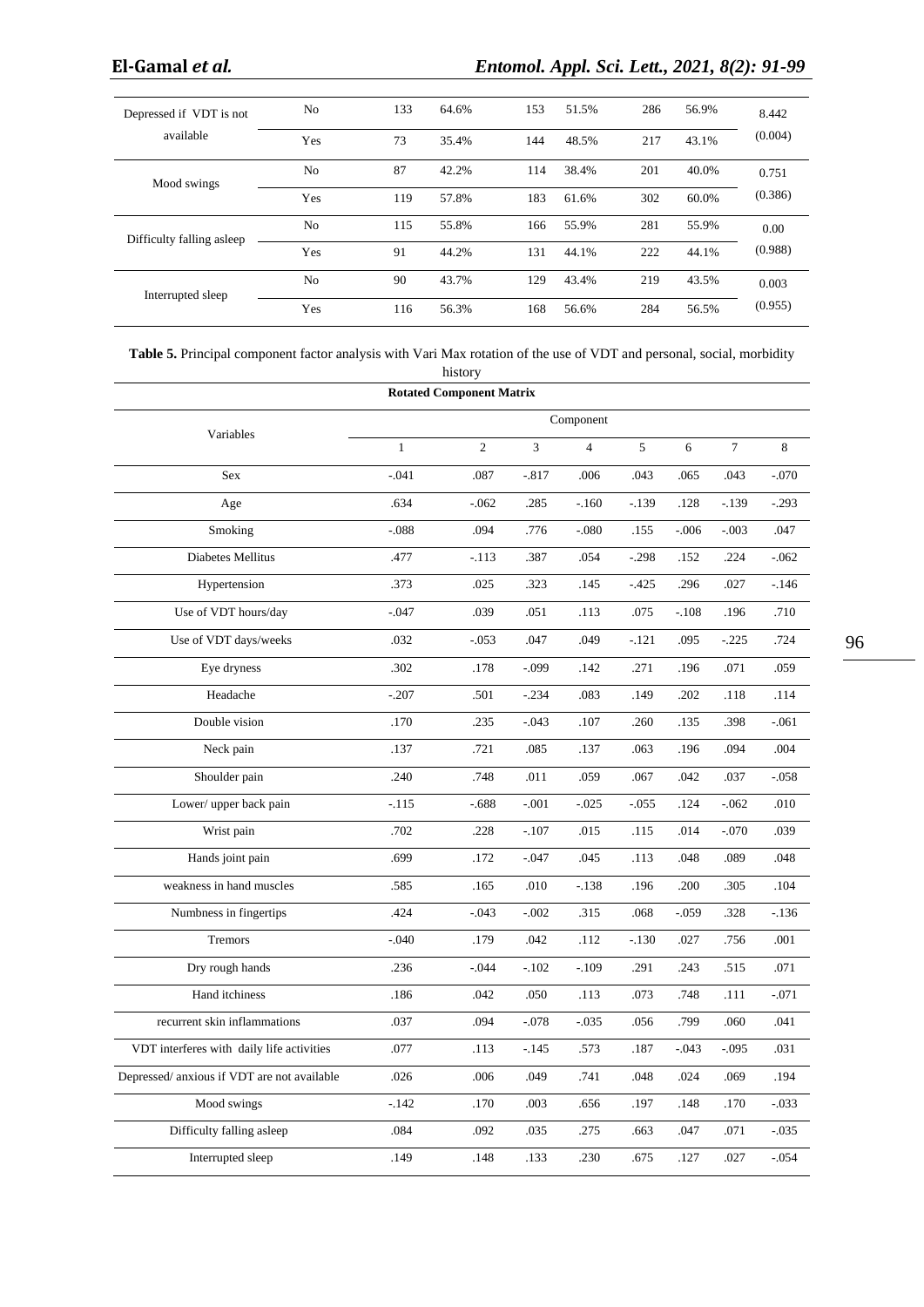Double vision and numbness of the fingers were reported by over one third of the VDT users (32.8%, and 37.3% respectively). This is consistent with findings from previous study [10, 17]. The worsening of anxiety and depressive states have been reported as mental health effects. Prolonged VDT work is associated with insomnia, irritability, weariness, psycho-physical troubles [18-20]. In the present study mood swings (60.0%), and interrupted sleep (56.5%) were main complaints reported by the VDT users. Large proportion of the VDT users (44.5%) reported that using VDTs interfered with their daily life activities; and had difficulty falling asleep (44.1%). In the recent years there has been a rapid increase in smartphone use. This may result in the convergence of internet addiction and mobile phone problems into smartphone addiction [26]. In the present study a 43.1% reported that they got depressed, if the VDT hadn't been available; this was significantly more common among those who use the VDT > 7 hours per day. Principal component factor analysis revealed that all physical and psychological manifestations were irrelevant of the duration of usage of VDT regarding hours per day or days per week.

# *Limitations*

Some limitations to this study are: firstly, there is a subjective measurement of the use of VDT that might not represent the existent use. However, a closed estimate of actual use was employed by asking the partakers the total hours of VDT usage per day. Secondly, due to the cross-sectional nature of the study, it is not possible to deduce if the effects of the use of VDT in the COVID-19 pandemic will have a persevere in the long run. In order to look into the long-term health effects of non-pharmacological measures during the COVID-19 pandemic, further studies are required.

## **CONCLUSION**

Almost, all the subjects (99%) used smartphones. Headache, neck pain and shoulder pain and lower back pain, and dryness of the eye, mood swings and interrupted sleep were common complaints among VDT users. It also, interfered with their daily life activities. In principal component factor analysis use of DVT in hours per day (weight= 0.710), and days per week (weight=0.724) were

significantly loaded on one factor; however, no other variables had weight greater than 0.5 on this factor. Prolonged use of VDT may lead to VDT addiction. A recommendation of more study on the links between health and purpose- specific VDT usage.

**ACKNOWLEDGMENTS:** We thank all the participants for their cooperation throughout the study.

# **CONFLICT OF INTEREST:** None

# **FINANCIAL SUPPORT:** None

**ETHICS STATEMENT:** The study was conducted according to the guidelines of the Declaration of Helsinki and approved by the Institutional Review Board of Ibnsina National College for medical studies (No. H-11-09062021, approval date: 9 – 6- 2021).

## **REFERENCES**

- 1. Ranasinghe P, Wathurapatha WS, Perera YS, Lamabadusuriya DA, Kulatunga S, Jayawardana N, et al. Computer vision syndrome among computer office workers in a developing country: an evaluation of prevalence and risk factors. BMC Res Notes. 2016;9(1):1-9. doi:10.1186/s13104-016- 1962-1
- 2. Cheng X, Song M, Kong J, Fang X, Ji Y, Zhang M, et al. Influence of prolonged visual display terminal use and exercise on physical and mental conditions of internet staff in hangzhou, China. Int J Environ Res Public Health. 2019;16(10):1829.
- 3. Kim SW. VDT syndrome according to the types of computer use among elementary students. J Korean Public Health Nurs. 2005;19(2):359-70.
- 4. Zahra NA, Alanazi AA. Digital Childhood: the Impact of Using Digital Technology on Children's Health. Int J Pharm Res Allied Sci. 2019;8(3):144-54.
- 5. Sánchez-Brau M, Domenech-Amigot B, Brocal-Fernández F, Quesada-Rico JA, Seguí-Crespo M. Prevalence of computer vision syndrome and its relationship with ergonomic and individual factors in presbyopic VDT workers using progressive addition lenses. Int J Environ Res Public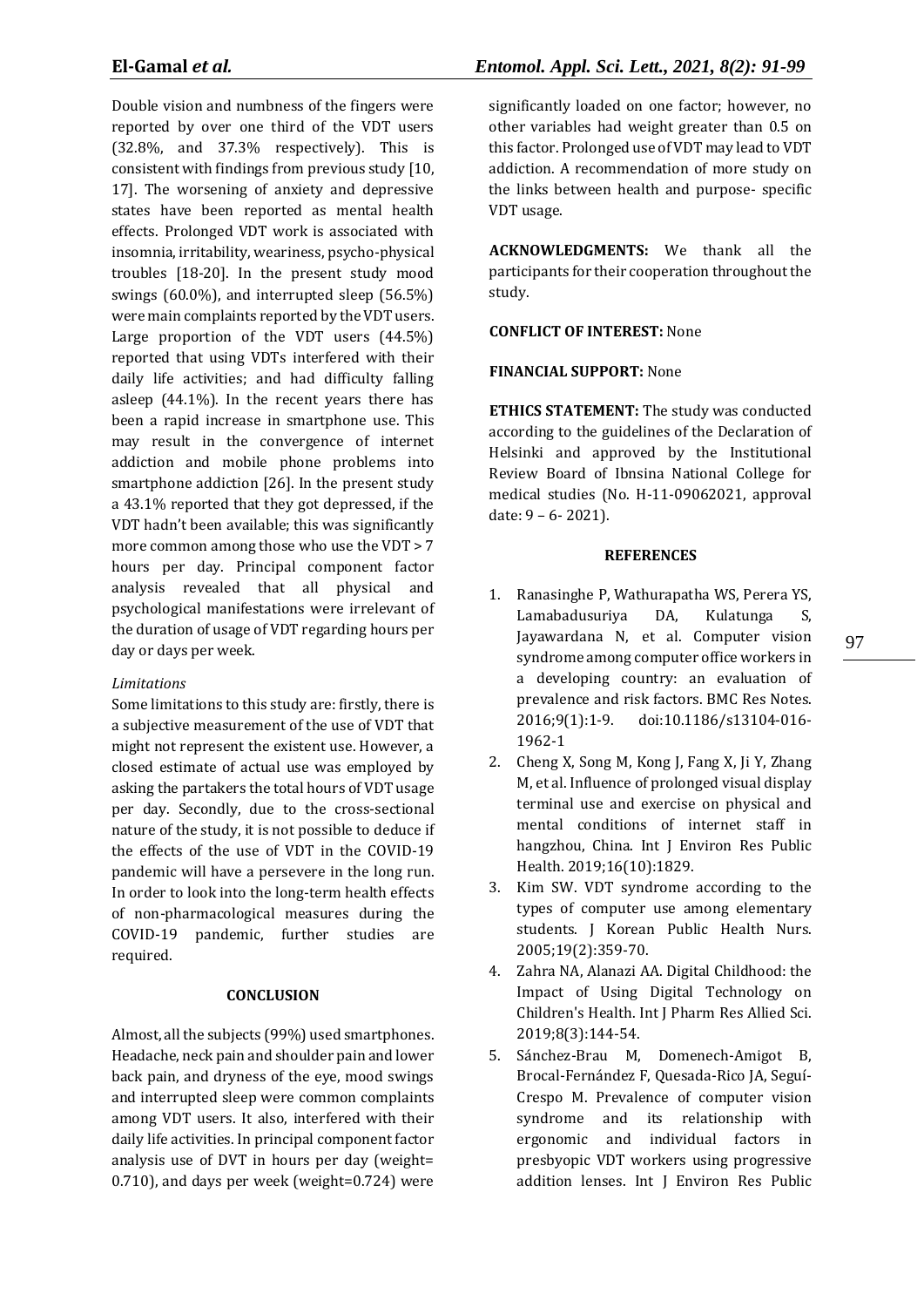Health. 2020;17(3):1003. doi:10.3390/ijerph17031003

- 6. Kim D, Lee DK, Cho HK. A study on the VDT workstations usage for office workers. J Ergon Soc Korea. 2015;34(2):179-90. doi:10.5143/JESK.2015.34.2.179
- 7. Nakamura S. Approach to dry eye in video display terminal workers (basic science). Invest Ophthalmol Vis Sci. 2018;59(14):DES130-7. doi:10.1167/iovs.17-23762
- 8. Rossignol AM, Morse EP, Summers VM, Pagnotto LD. Video display terminal use and reported health symptoms among Massachusetts clerical workers. J Occup Med. 1987;29(2):112-8.
- 9. Sánchez-Brau M, Domenech-Amigot B, Brocal-Fernández F, Quesada-Rico JA, Seguí-Crespo M. Prevalence of computer vision syndrome and its relationship with ergonomic and individual factors in presbyopic VDT workers using progressive addition lenses. Int J Environ Res Public Health. 2020;17(3):1003.
- 10. Green BN. A literature review of neck pain associated with computer use: public health implications. J Can Chiropr Assoc. 2008;52(3):161.
- 11. Alazawi SA. Prevalence of musculoskeletal symptoms among visual display terminal users. Tikrit Med J. 2012;18(1):127-32.
- 12. Cheng X, Song M, Kong J, Fang X, Ji Y, Zhang M, et al. Influence of prolonged visual display terminal use and exercise on physical and mental conditions of internet staff in hangzhou, China. Int J Environ Res Public Health. 2019;16(10):1829.
- 13. Klussmann A, Gebhardt H, Liebers F, Rieger MA. Musculoskeletal symptoms of the upper extremities and the neck: a cross-sectional study on prevalence and symptompredicting factors at visual display terminal (VDT) workstations. BMC Musculoskelet Disord. 2008;9(1):1-6. doi:10.1186/1471- 2474-9-96
- 14. Overgaard E, Brandt LP, Ellemann K, Mikkelsen S, Andersen JH. Tingling/numbness in the hands of computer users: neurophysiological findings from the NUDATA study. Int Arch Occup Environ Health. 2004;77(7):521-5. doi:10.1007/s00420-004-0545-y
- 15. Feng B, Chen K, Zhu X, Ip WY, Andersen LL, Page P, et al. Prevalence and risk factors of self-reported wrist and hand symptoms and clinically confirmed carpal tunnel syndrome among office workers in China: a crosssectional study. BMC Public Health. 2021;21(1):1-0. doi:10.1186/s12889-020- 10137-1
- 16. Kyriakou G, Glentis A. Skin in the game: Video-game–related cutaneous pathologies in adolescents. Int J Pediatr Adolesc Med. 2021;8(2):68-75. doi:10.1016/j.ijpam.2019.09.002
- 17. Nakazawa T, Okubo Y, Suwazono Y, Kobayashi E, Komine S, Kato N, et al. Association between duration of daily VDT use and subjective symptoms. Am J Ind Med. 2002;42(5):421-6.
- 18. Abbate C, Micali E, Abbate A, Barbaro M, Germanò D. Depression in video display terminal (VDT) employed workers. Neural Netw. 2020;21(1):14-8.
- 19. Thomée S, Härenstam A, Hagberg M. Computer use and stress, sleep disturbances, and symptoms of depression among young adults–a prospective cohort study. BMC Psychiatry. 2012;12(1):1-4. doi:10.1186/1471-244X-12-176
- 20. Sakurai K, Nishi A, Kondo K, Yanagida K, Kawakami N. Screening performance of K6/K10 and other screening instruments for mood and anxiety disorders in Japan. Psychiatry Clin Neurosci. 2011;65(5):434- 41. doi:10.1111/j.1440-1819.2011.02236.x
- 21. Thorp AA, Owen N, Neuhaus M, Dunstan DW. Sedentary behaviors and subsequent health outcomes in adults: a systematic review of longitudinal studies, 1996-2011. Am J Prev Med. 2011;41(2):207-15.
- 22. Faul F, Erdfelder E, Lang AG, Buchner A. G\* Power 3: A flexible statistical power analysis program for the social, behavioral, and biomedical sciences. Behav Res Methods. 2007;39(2):175-91. doi:10.3758/BF03193146
- 23. Biddle SJ, García Bengoechea E, Pedisic Z, Bennie J, Vergeer I, Wiesner G. Screen time, other sedentary behaviours, and obesity risk in adults: a review of reviews. Curr Obes Rep. 2017;6(2):134-47. doi:10.1007/s13679- 017-0256-9.

98